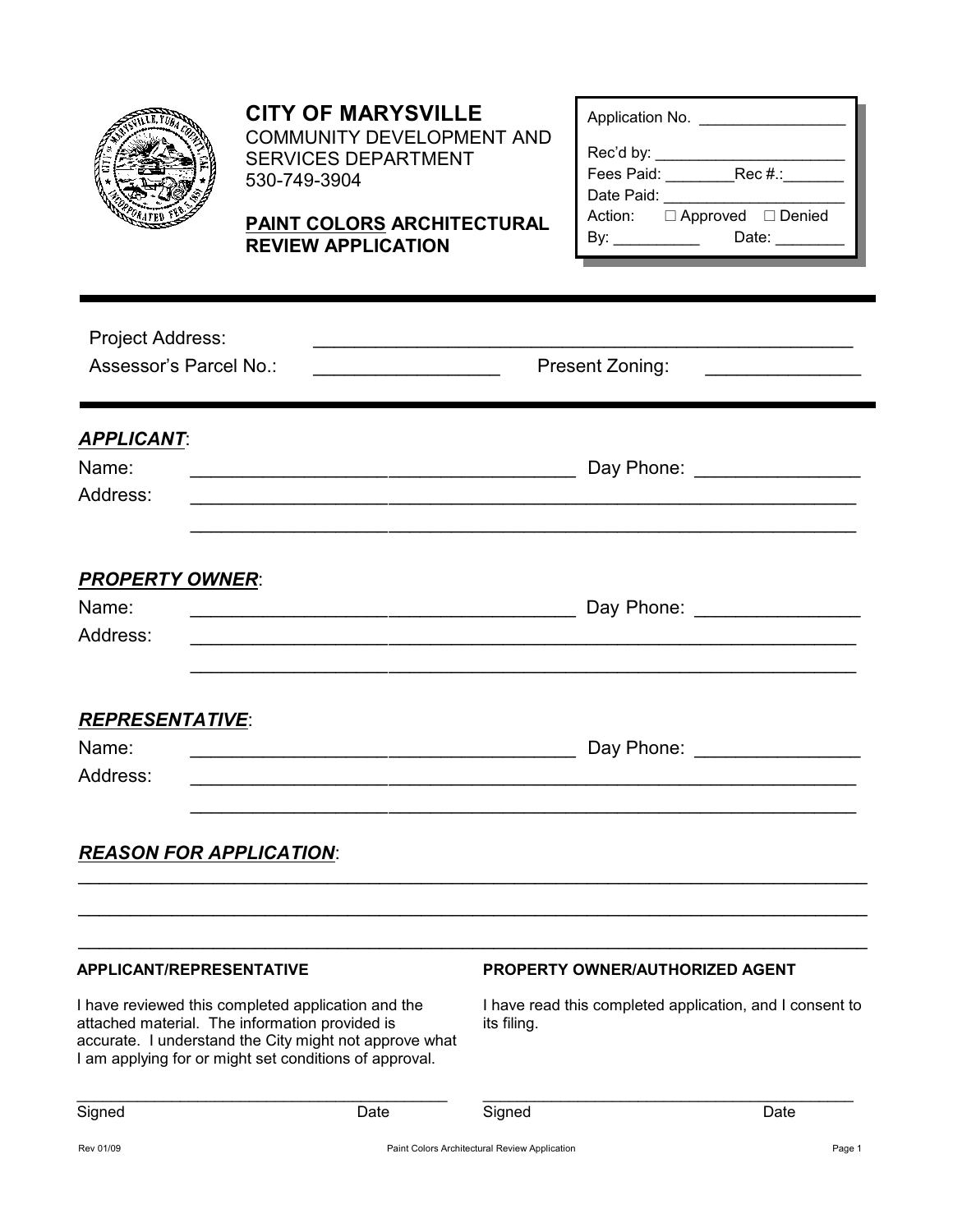## **Staff Use Only**

| <b>TYPE OF APPLICATION</b>                                                                                                                                                                            |                                         | <b>APPLICATION NUMBER</b> | <b>FEE PAID</b>    |
|-------------------------------------------------------------------------------------------------------------------------------------------------------------------------------------------------------|-----------------------------------------|---------------------------|--------------------|
| <b>Architectural Review:</b><br>a.<br>Formal Review:<br>b.<br>Minor/Incidental:<br>C.                                                                                                                 | <b>Conceptual Review:</b>               |                           |                    |
| <b>Planning Commission:</b><br>Use Permit:<br>Variance:<br>Tentative Map:<br>Rezone:<br><b>General Plan Amendment:</b><br>Other:<br>(Specify):                                                        |                                         |                           |                    |
| <b>FEES:</b><br><b>Description:</b>                                                                                                                                                                   | <b>Explanation:</b>                     |                           | Fee:               |
| <b>Base Fee:</b><br><b>Environmental Review:</b><br>Other Fees:                                                                                                                                       |                                         |                           |                    |
| <b>Total Fees:</b><br>Fee Paid By:                                                                                                                                                                    | $\Box$ - Applicant                      | $\Box$ - Representative   | □ - Property Owner |
| <b>Tentative Review Dates:</b><br>a.<br><b>Staff Review/Determination:</b><br>b.<br><b>ARB Review:</b><br>c.<br><b>Planning Commission Review:</b><br>d.<br>Other Review:<br>е.<br>Notes to the File: | Review of Completeness (if applicable): |                           |                    |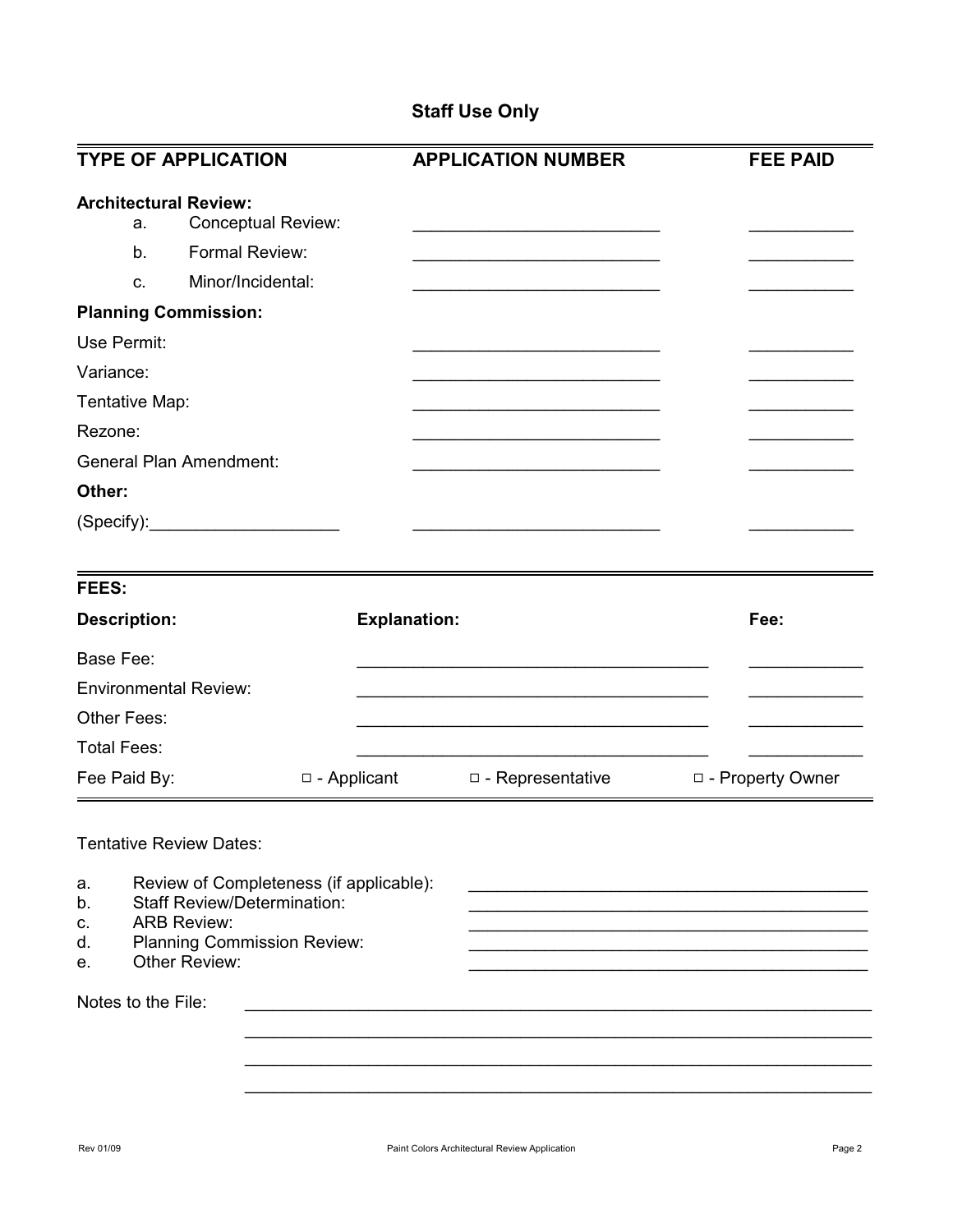# **CITY OF MARYSVILLE**

Community Development and Services Department 749-3904

## **ARCHITECTURAL REVIEW PAINT COLORS**

### *APPLICATION INSTRUCTIONS*

**TO APPLICANTS:** Please refer to the City's Paint Color Policy before preparing your application. The following list includes **all the items you must submit for a complete application**. If your application is not complete, a copy of this list will be returned to you marked accordingly. If submitting blueprints, Planning Staff encourages that you submit one copy of the plan to allow for application completeness check, following which eight complete sets of plans would need to be submitted.

- 1. Planning Application Form complete and signed.
- 2. Base Application Fee: In accordance with the City's Planning Fee Schedule.
- 3. Site Photographs of the building proposed to be painted and neighboring development and improvements.
- 4. Paint Samples mounted on a sheet of paper or poster board that can fit into an 8-1/2" X 11" file folder (please refer to the City's Paint Color Policy).
- 5. Color Pallette Variation: In accordance with the City's Paint Color Policy, if the color choices vary from the City's Paint Color Palette, then the applicant should include a color rendering of the building showing the proposed colors.